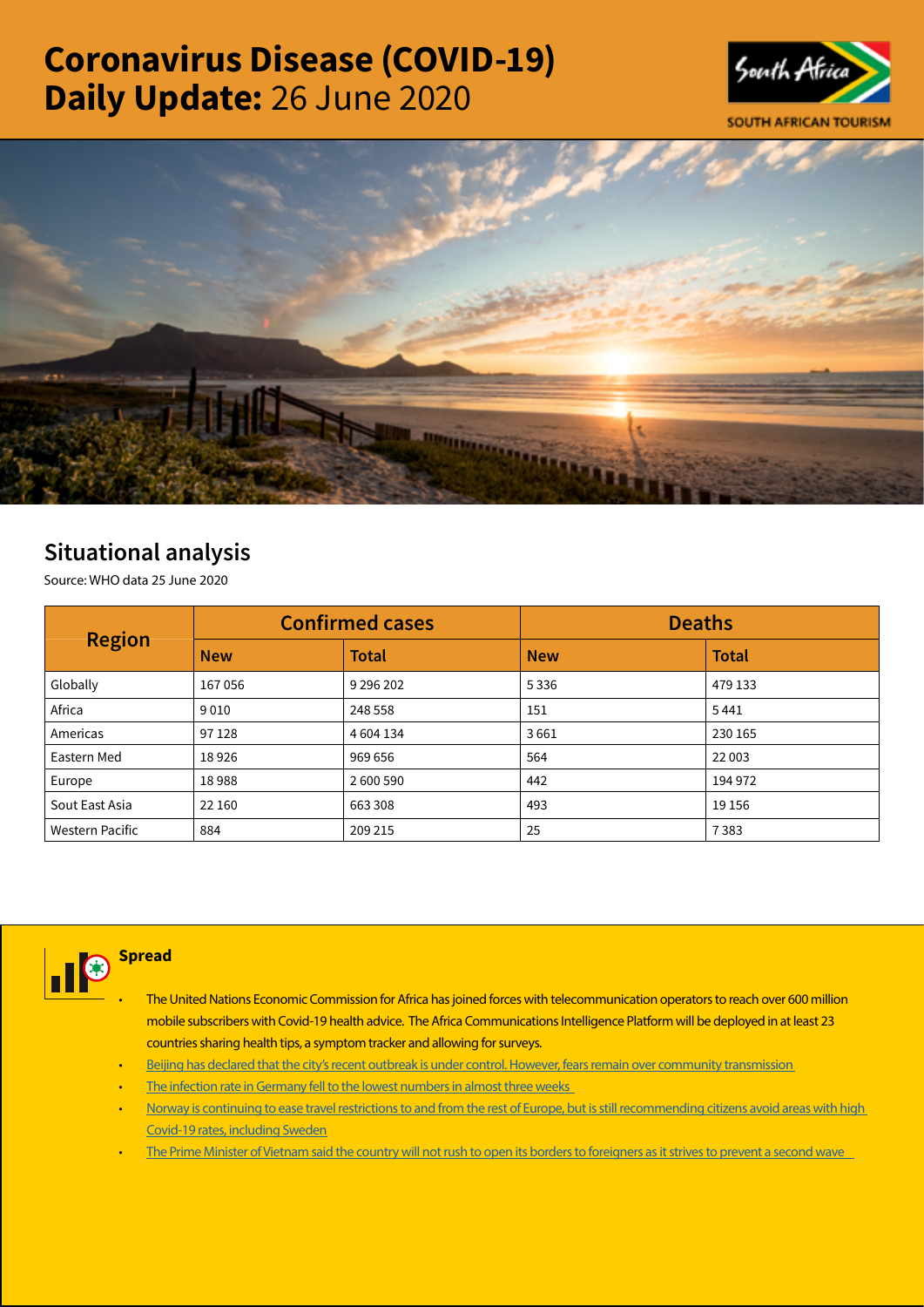#### South Africa:



| <b>Date</b> | <b>Tests</b> | <b>Negative</b> | <b>Positive</b> | <b>Deaths</b> | $% +$ Tests | % test/Pop (58<br>780 000) | <b>Fatality Rate</b><br>(Deaths/Pos) | <b>Recoveries</b> | <b>Recovery Rate %</b><br>(Rec/Pos) |
|-------------|--------------|-----------------|-----------------|---------------|-------------|----------------------------|--------------------------------------|-------------------|-------------------------------------|
| 19 June     | 1 260 434    | 1 172 719       | 87 715          | 1831          | 6,96        | 2,14                       | 2,09                                 | 47825             | 55                                  |
| 20 June     | 293 608      | 1 200 927       | 92 681          | 1877          | 7,16        | 2,2                        | 2,03                                 | 50 3 26           | 54                                  |
| 21 June     | 328 060      | 1 230 758       | 97 032          | 1930          | 7,33        | 2,26                       | 1,98                                 | 51 608            | 53                                  |
| 22 June     | 353 176      | 1 251 586       | 101 590         | 1991          | 7,51        | 2,3                        | 1,96                                 | 53 130            | 52                                  |
| 23 June     | 1382772      | 1 276 664       | 106 108         | 2 1 0 2       | 7,67        | 2,35                       | 1,98                                 | 55 045            | 52                                  |
| 24 June     | 1416894      | 1 305 098       | 111796          | 2 2 0 5       | 7,89        | 2,41                       | 1,97                                 | 56874             | 51                                  |
| 25 June     | 1460012      | 1 341 637       | 118 375         | 2 2 9 2       | 8,11        | 2,48                       | 1,94                                 | 59 974            | 51                                  |

Visit: [www.sacoronavirus.co.za](http://www.sacoronavirus.co.za) for the latest updates. SA Tourism will make updates available on [www.southafrica.net.](http://www.southafrica.net)

#### SOUTH AFRICA NEWS

#### TOURISM RELATED ARTICLES

- SA Tourism 'working tirelessly' to grow inbound tourism Last year, South Africa attracted 10.2 million international visitors\*, [2.3% less than the 10.9 million visitors received in 2018. Revenue generated by international visitors also dropped 1.6% to](http://www.tourismupdate.co.za/article/199697/SA-Tourism-working-tirelessly-to-grow-inbound-tourism)  [R81.2 billion \(€4.17bn\)](http://www.tourismupdate.co.za/article/199697/SA-Tourism-working-tirelessly-to-grow-inbound-tourism)
- [Sun International's two largest shareholders dismiss Chilean offer The offer from investment house Nueva values the](https://www.businesslive.co.za/bd/companies/transport-and-tourism/2020-06-sun-internationals-two-largest-shareholders-dismiss-chilean-offer/)  [hospitality group at just more than R3bn](https://www.businesslive.co.za/bd/companies/transport-and-tourism/2020-06-sun-internationals-two-largest-shareholders-dismiss-chilean-offer/)
- [Sun International: When friends become foes Sun International's Latin American partner is aiming to acquire 50.1% of the](https://www.dailymaverick.co.za/article/2020-06-25-sun-international-when-friends-become-foes/#gsc.tab=0)  [company. While it has a novel way of wooing shareholders, its bid serves as a timely reminder to SA investors that there is](https://www.dailymaverick.co.za/article/2020-06-25-sun-international-when-friends-become-foes/#gsc.tab=0)  [value in the local market, which may cause foreign investors to swoop](https://www.dailymaverick.co.za/article/2020-06-25-sun-international-when-friends-become-foes/#gsc.tab=0)
- It's not like restaurants paused and if you push play we can continue as before, says celeb chef The owners of popular eateries [around the country share the challenges they'll face as the industry poises to reopen](https://www.timeslive.co.za/sunday-times/lifestyle/food/2020-06-25-its-not-like-restaurants-paused-and-if-you-push-play-we-can-continue-as-before-says-celeb-chef/)
- SA's skies open for business, but take-off is tough for local airlines Domestic air travel is allowed for business and relocation [purposes, but people are still frightened to take flight](https://select.timeslive.co.za/news/2020-06-26-sas-skies-open-for-business-but-take-off-is-tough-for-local-airlines/)
- [IATA: "Imposing quarantine measures on arriving travellers keep countries in isolation" The International Air Transport](https://www.iol.co.za/travel/travel-news/iata-imposing-quarantine-measures-on-arriving-travellers-keep-countries-in-isolation-49960293)  [Association \(IATA\) urged countries to avoid quarantine measures when reopening their economies](https://www.iol.co.za/travel/travel-news/iata-imposing-quarantine-measures-on-arriving-travellers-keep-countries-in-isolation-49960293)
- [How airlines can rebuild passengers' confidence post Covid-19](https://www.iol.co.za/travel/world/how-airlines-can-rebuild-passengers-confidence-post-covid-19-49882324)
- [Hospitality industry to bleed more jobs because of refused insurance claims](https://www.iol.co.za/business-report/economy/hospitality-industry-to-bleed-more-jobs-because-of-refused-insurance-claims-49915068)
- [Covid-19 insurance claims case to be heard in September but a long road lies ahead A date has been set for SA's landmark](https://www.news24.com/fin24/companies/financial-services/covid-19-insurance-claims-case-to-be-heard-in-september-but-a-long-road-lies-ahead-20200626)  [Covid-19 insurance claims case. The tourism and hospitality industries say this will contribute to further job losses.](https://www.news24.com/fin24/companies/financial-services/covid-19-insurance-claims-case-to-be-heard-in-september-but-a-long-road-lies-ahead-20200626)
- [Santam clarifies Covid-19 position on business interruption cover In the wake of tourism and hospitality industry outcry. JSE](https://www.moneyweb.co.za/news/companies-and-deals/santam-clarifies-covid-19-position-on-business-interruption-cover/)listed insurance giant Santam says it is currently processing "a number of Covid-19 related business interruption claims" but [did not reveal the total value of these claims](https://www.moneyweb.co.za/news/companies-and-deals/santam-clarifies-covid-19-position-on-business-interruption-cover/)
- [Vote on SAA rescue plan postponed to July 14 BRPs have warned that this will delay the process of securing funding.](https://www.moneyweb.co.za/news/south-africa/vote-on-saa-rescue-plan-postponed-to-july-14/)
- SA banks not too exposed to ailing tourism, hospitality sectors report GCR estimates that hospitality, tourism, and [discretionary retail sectors only represent around 10% of the total loan books of SA banks. The rating agency expects most of](https://www.news24.com/fin24/companies/financial-services/sa-banks-not-too-exposed-to-ailing-tourism-hospitality-sectors-report-20200625)  [SA banks' credit losses to come from unsecured and semi-secured lending Fin24](https://www.news24.com/fin24/companies/financial-services/sa-banks-not-too-exposed-to-ailing-tourism-hospitality-sectors-report-20200625)
- The Level 3 rules have just changed what you need to know Late on Thursday night, government gazetted a set of [amendments to the primary rules that govern lockdown – which came into effect immediately](https://www.businessinsider.co.za/new-level-3-regulations-2020-6)

D.H.